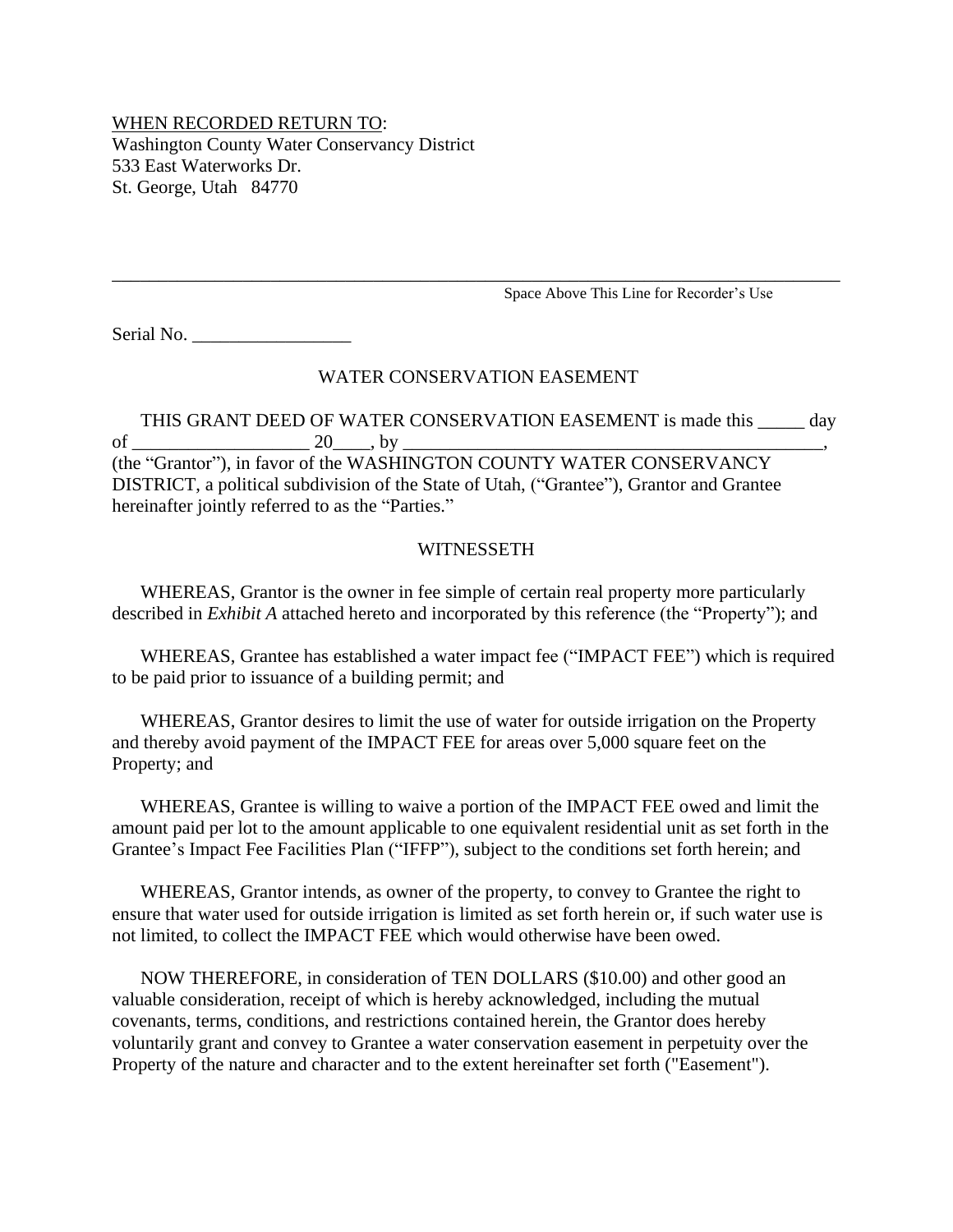1. Purpose. The purposes of this Easement are to ensure that water used for outside irrigation on the Property is limited as set forth herein or, if such water use is not limited, to allow the Grantee to collect the IMPACT FEE which would otherwise have been owed. Grantor intends that this Easement will confine the use of the Property to such activities as are consistent with this Easement and the provisions of this Easement. The Grantor executes this Easement to be recorded and which shall be an encumbrance upon the Property.

2. Rights of Grantee. To accomplish the purpose of this Easement the following rights are conveyed to Grantee by this Easement:

(a) To enter upon the Property at reasonable times in order to monitor Grantor's compliance with and otherwise enforce the terms of this Easement, provided that such entry shall be upon prior reasonable notice to Grantor and Grantee shall not unreasonably interfere with Grantors' use and quiet enjoyment of the Property;

(b) To remedy any violation of this Easement as set forth below.

3. City Ordinances. The Grantor agrees to comply with any ordinance passed by the City which applies to the lot described in Exhibit A restricting outside irrigation or imposing water conservation rates, even if subsequently passed and retroactively effective.

4. Prohibited Uses. Any activity which increases the total area of landscaping requiring irrigation on the Property to more than five thousand (5,000) square feet is prohibited.

5. Reserved Rights. Grantor reserves to itself, and to its representatives, heirs, successors, and assigns, all rights accruing from its ownership of the Property, including the right to engage in or permit or invite others to engage in all uses of the Property that are not expressly prohibited herein.

### 6. General Provisions.

(a) Duration of Easement. This easement shall continue in perpetuity.

(b) Successors. The covenants, terms, conditions, and restrictions of this Easement shall be binding upon, and inure to the benefit of, the parties hereto and their respective personal representatives, heirs, successors, and assigns and shall continue as a servitude running in perpetuity with the Property.

7. Violations and Remedies. Grantee may enforce the terms and conditions of this Easement as follows:

(a) Remedies. If Grantee believes that Grantor is in violation of the terms of this easement or that a violation is threatened, Grantee shall give written notice to Grantor of the alleged violation and request corrective action. Grantor and Grantee agree to endeavor in good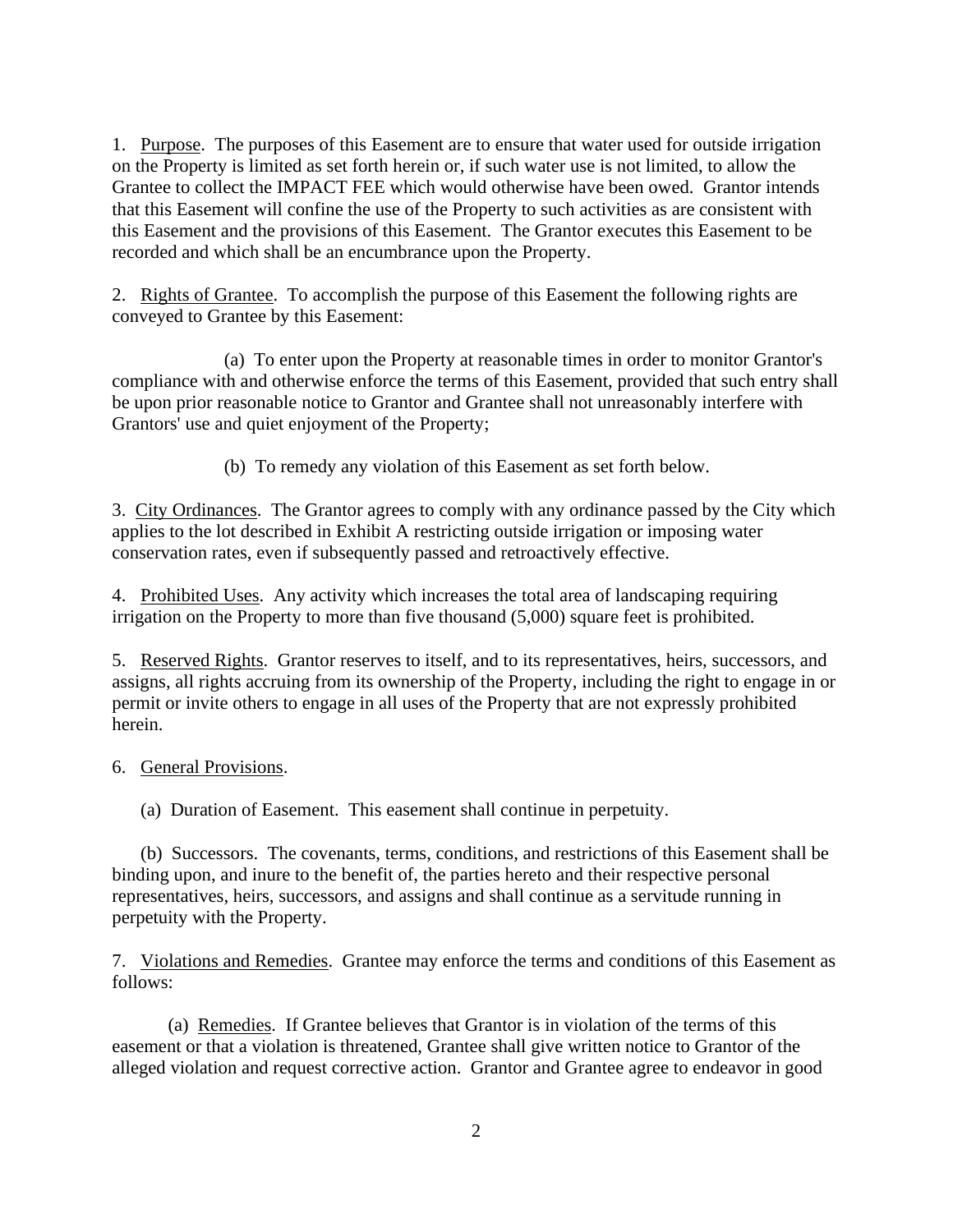faith to resolve any dispute regarding any alleged violation of the easement. If Grantor and Grantee are unable to resolve a dispute regarding an alleged violation within 45 days from Grantor's receipt of written notice, Grantor shall pay to Grantee the IMPACT FEE owed in that year for every square foot of the lot in excess of 10,000 (for example, if the lot is 12,000 square feet, the impact fee would be owed for an additional 2,000 square feet).

(b) Costs of Enforcement. The parties shall bear their own costs, including attorney's fees, in any action brought with respect to this easement.

(c) Waiver. The waiver by any party to this Agreement of a breach of any provision of this Agreement shall not be deemed to be a continuing waiver or a waiver of any subsequent breach, whether of the same or any other provision of this Agreement.

TO HAVE AND TO HOLD unto Grantee, its successors, and assigns forever.

IN WITNESS WHEREOF, Grantor has set his/her hands on the day and year first above written.

**GRANTOR** 

Print Name: \_\_\_\_\_\_\_\_\_\_\_\_\_\_\_\_\_\_\_\_\_\_\_\_\_

 $\overline{\phantom{a}}$  , which is a set of the set of the set of the set of the set of the set of the set of the set of the set of the set of the set of the set of the set of the set of the set of the set of the set of the set of th

STATE OF UTAH ) ) ss. COUNTY OF WASHINGTON )

On the <u>\_\_\_\_</u> day of \_\_\_\_\_\_\_\_\_\_\_\_\_\_\_\_\_\_\_\_\_\_\_\_, 20\_\_\_\_\_ personally appeared before me,  $\blacksquare$  and acknowledged to me that he/she executed the foregoing instrument.

NOTARY PUBLIC

\_\_\_\_\_\_\_\_\_\_\_\_\_\_\_\_\_\_\_\_\_\_\_\_\_\_\_\_\_\_\_\_\_\_\_\_\_\_\_